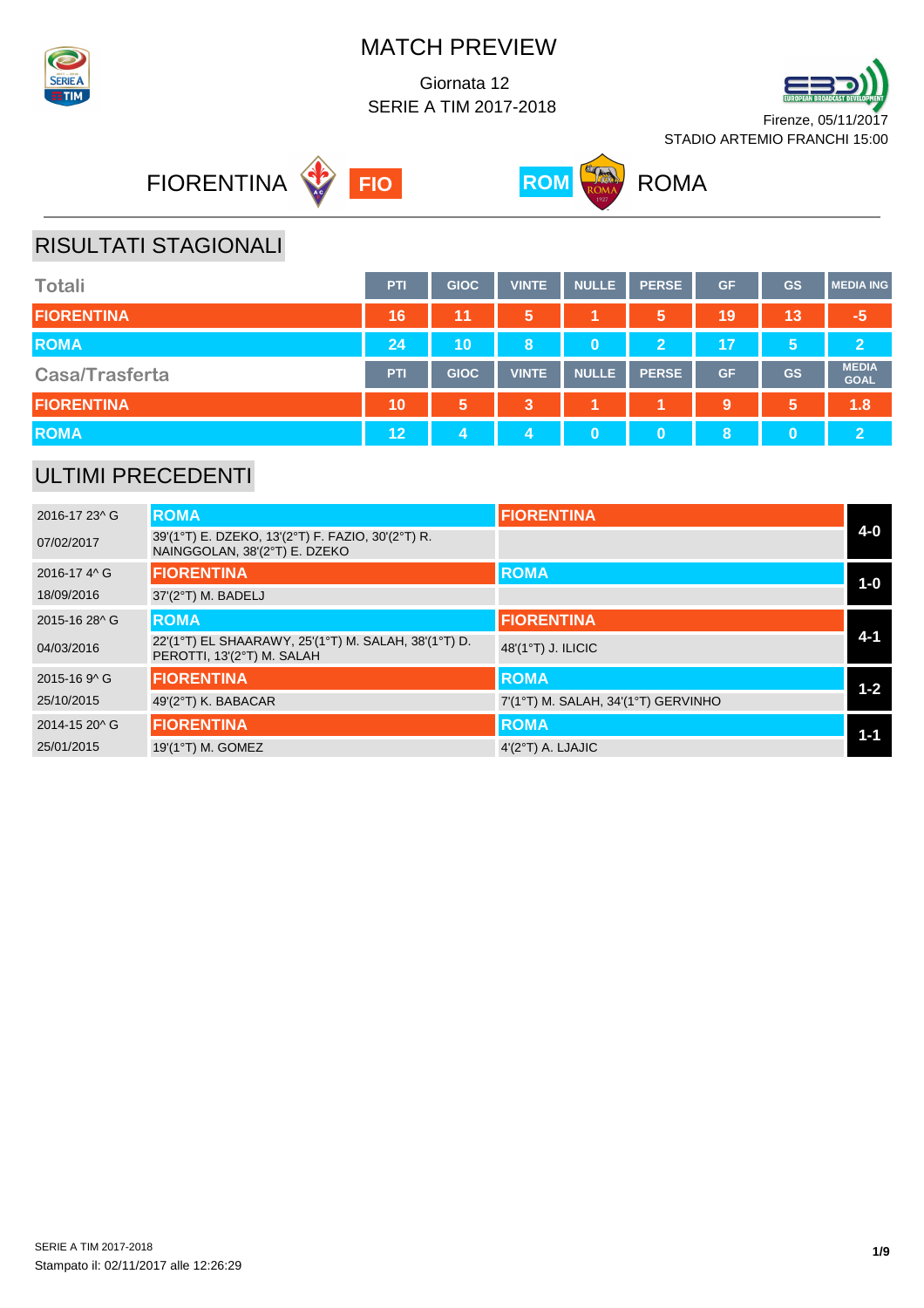

 Giornata 12 SERIE A TIM 2017-2018









# ROSA DELLE SQUADRE

| <b>FIORENTINA</b>              | PRES. A              | <b>GOL A</b>   | <b>GOL 2017-18</b> | PRES. 2017-18  | <b>MIN. GIOC. 2017-18</b> |
|--------------------------------|----------------------|----------------|--------------------|----------------|---------------------------|
| <b>PORTIERI</b>                |                      |                |                    |                |                           |
| 22 MICHELE CEROFOLINI          | $\mathbf 0$          | $\mathbf{0}$   | $\mathbf{0}$       | $\mathbf 0$    | $\mathbf 0$               |
| 57 MARCO SPORTIELLO            | 97                   | 132            | 13                 | 11             | 1048                      |
| 97 BARTLOMIEJ DRAGOWSKI        | $\mathbf{1}$         | $\overline{2}$ | 0                  | $\mathbf 0$    | 0                         |
| <b>DIFENSORI</b>               |                      |                |                    |                |                           |
| 2 VINCENT LAURINI              | 70                   | $\mathbf{1}$   | $\mathbf 0$        | 6              | 483                       |
| <b>3 CRISTIANO BIRAGHI</b>     | 86                   | $\mathbf{1}$   | $\mathbf 0$        | 10             | 874                       |
| 4 NIKOLA MILENKOVIC            | $\overline{0}$       | $\mathbf 0$    | 0                  | $\mathbf 0$    | $\mathbf 0$               |
| <b>13 DAVIDE ASTORI</b>        | 275                  | $\overline{7}$ | $\mathbf{1}$       | 11             | 1048                      |
| <b>15 MAXIMILIANO OLIVERA</b>  | 21                   | $\mathbf 0$    | $\mathbf 0$        | 3              | 174                       |
| 20 GERMAN PEZZELLA             | 10                   | $\mathbf 1$    | $\mathbf{1}$       | 10             | 952                       |
| 26 LUCA RANIERI                | $\mathbf{0}$         | $\overline{0}$ | $\mathbf{0}$       | $\overline{0}$ | $\mathbf{0}$              |
| 31 VITOR HUGO                  | 3                    | $\mathbf{0}$   | $\mathbf{0}$       | 3              | 130                       |
| 51 PETKO HRISTOV               | $\mathbf 0$          | $\mathbf 0$    | 0                  | $\mathbf 0$    | $\mathbf 0$               |
| 76 BRUNO GASPAR                | 6                    | $\mathbf 0$    | 0                  | 6              | 392                       |
| <b>CENTROCAMPISTI</b>          |                      |                |                    |                |                           |
| 5 MILAN BADELJ                 | 90                   | 5              | $\mathbf{1}$       | 9              | 827                       |
| 6 CARLOS SANCHEZ               | 35                   | $\mathbf{1}$   | $\mathbf 0$        | $\overline{4}$ | 228                       |
| 8 RICCARDO SAPONARA            | 88                   | 16             | $\mathbf{0}$       | $\mathbf{1}$   | 38                        |
| 10 VALENTIN EYSSERIC           | $\overline{7}$       | $\mathbf 0$    | 0                  | $\overline{7}$ | 283                       |
| <b>11 IANIS HAGI</b>           | $\overline{2}$       | $\mathbf 0$    | 0                  | $\overline{0}$ | $\mathbf{0}$              |
| 17 JORDAN VERETOUT             | 11                   | $\mathbf{1}$   | $\mathbf{1}$       | 11             | 1014                      |
| <b>19 SEBASTIAN CRISTOFORO</b> | 22                   | $\overline{0}$ | $\mathbf{0}$       | 3              | 59                        |
| 24 MARCO BENASSI               | 121                  | 16             | 3                  | 10             | 775                       |
| 28 GIL DIAS                    | 8                    | $\mathbf{1}$   | $\mathbf{1}$       | 8              | 465                       |
| <b>ATTACCANTI</b>              |                      |                |                    |                |                           |
| 7 RAFIK ZEKHNINI               | $\mathbf{1}$         | $\mathbf 0$    | $\mathbf 0$        | $\mathbf{1}$   | 14                        |
| 9 GIOVANNI SIMEONE             | 46                   | 15             | 3                  | 11             | 901                       |
| 21 RICCARDO SOTTIL             | $\mathbf 0$          | $\mathbf{0}$   | $\mathbf 0$        | $\mathbf 0$    | $\mathbf 0$               |
| 25 FEDERICO CHIESA             | 37                   | 5              | $\overline{2}$     | 10             | 840                       |
| 27 SIMONE LO FASO              | 11                   | $\mathbf{0}$   | 0                  | $\mathbf{1}$   | 24                        |
| <b>30 KHOUMA BABACAR</b>       | 91                   | 25             | $\overline{2}$     | 8              | 231                       |
| 32 GABRIELE GORI               | $\mathbf 0$          | $\overline{0}$ | 0                  | $\overline{0}$ | $\mathbf 0$               |
| 73 MARCO MELI                  | $\mathbf{0}$         | $\mathbf 0$    | 0                  | $\mathbf 0$    | 0                         |
| 77 CYRIL THEREAU               | 240                  | 65             | 6                  | 10             | 749                       |
| <b>STAFF TECNICO</b>           |                      |                |                    |                |                           |
| Allenatore                     | <b>STEFANO PIOLI</b> |                |                    |                |                           |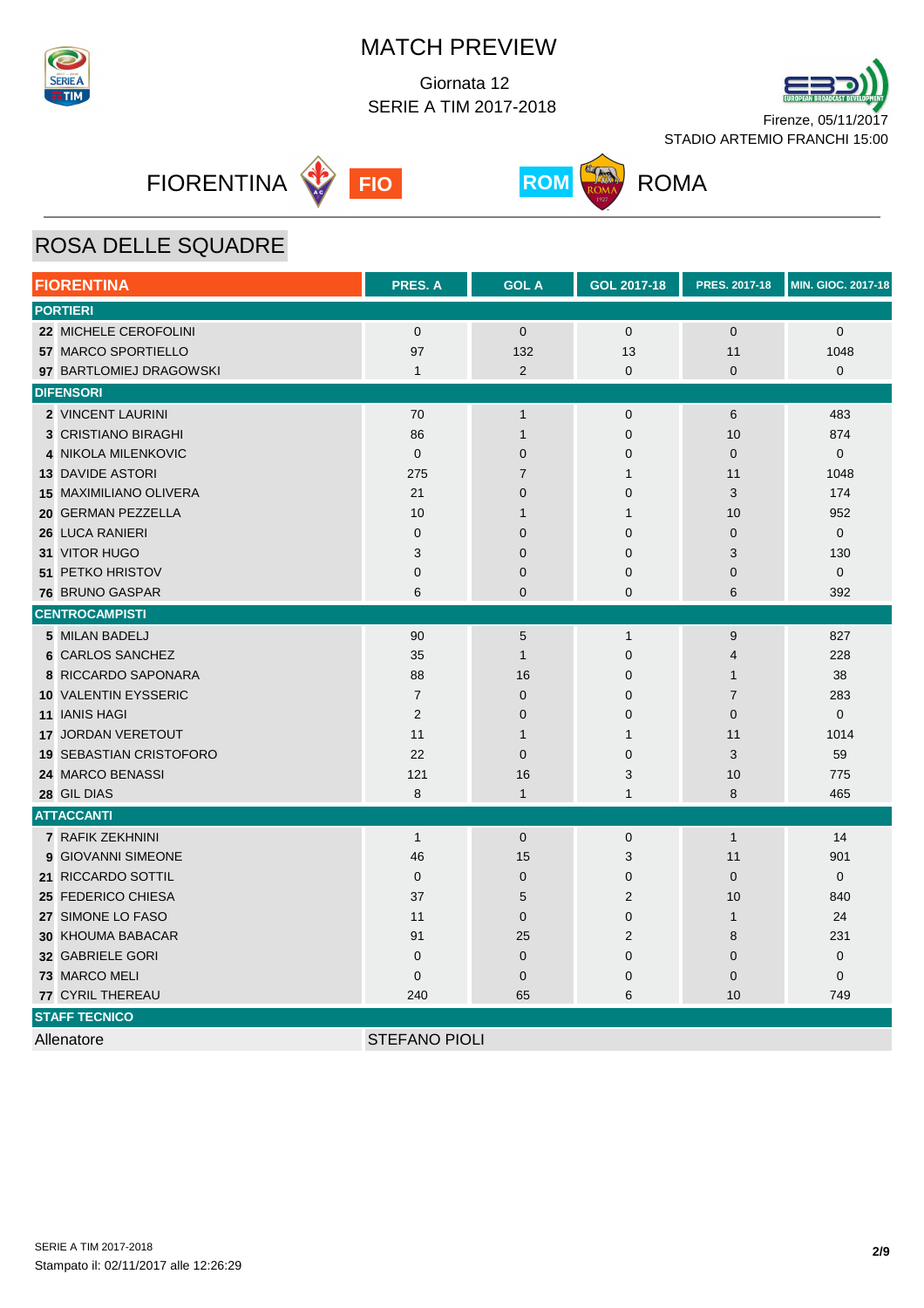

 Giornata 12 SERIE A TIM 2017-2018







| <b>ROMA</b>                  | PRES. A                     | <b>GOL A</b>   | GOL 2017-18    | <b>PRES. 2017-18</b> | <b>MIN. GIOC. 2017-18</b> |
|------------------------------|-----------------------------|----------------|----------------|----------------------|---------------------------|
| <b>PORTIERI</b>              |                             |                |                |                      |                           |
| 1 ALISSON                    | 10                          | 5              | 5              | 10                   | 940                       |
| <b>12 ANDREA ROMAGNOLI</b>   | $\mathbf{0}$                | $\mathbf 0$    | $\mathbf 0$    | $\overline{0}$       | 0                         |
| 18 BOGDAN LOBONT             | 39                          | 36             | 0              | 0                    | 0                         |
| 28 LUKASZ SKORUPSKI          | 71                          | 106            | 0              | 0                    | 0                         |
| <b>DIFENSORI</b>             |                             |                |                |                      |                           |
| 3 LUCA PELLEGRINI            | $\mathbf{0}$                | $\mathbf 0$    | $\mathbf{0}$   | $\mathbf{0}$         | $\mathbf{0}$              |
| <b>JUAN JESUS</b><br>5       | 137                         | $\mathbf{1}$   | 0              | $\overline{7}$       | 571                       |
| <b>11 ALEKSANDAR KOLAROV</b> | 91                          | 8              | $\overline{2}$ | 9                    | 828                       |
| <b>15 HECTOR MORENO</b>      | 5                           | $\mathbf{0}$   | $\mathbf 0$    | 5                    | 243                       |
| 20 FEDERICO FAZIO            | 46                          | $\overline{2}$ | 0              | 9                    | 706                       |
| 22 ABDULLAHI NURA            | $\mathbf{0}$                | $\mathbf 0$    | 0              | 0                    | 0                         |
| <b>BRUNO PERES</b><br>25     | 102                         | 8              | 0              | $\overline{7}$       | 455                       |
| 26 RICK KARSDORP             | $\mathbf{1}$                | $\mathbf{0}$   | 0              | 1                    | 83                        |
| <b>EMERSON</b><br>33         | 42                          | $\mathbf{1}$   | $\mathbf 0$    | $\Omega$             | 0                         |
| <b>44 KOSTAS MANOLAS</b>     | 106                         | $\overline{2}$ | 0              | 6                    | 510                       |
| 55 LEANDRO CASTAN            | 86                          | $\mathbf{1}$   | $\mathbf 0$    | $\overline{0}$       | $\mathbf 0$               |
| <b>CENTROCAMPISTI</b>        |                             |                |                |                      |                           |
| 4 RADJA NAINGGOLAN           | 263                         | 32             | $\mathbf{1}$   | 8                    | 737                       |
| <b>6 KEVIN STROOTMAN</b>     | 76                          | 9              | $\mathbf 0$    | $\overline{7}$       | 591                       |
| 7 LORENZO PELLEGRINI         | 56                          | 9              | 0              | 8                    | 492                       |
| <b>8 DIEGO PEROTTI</b>       | 98                          | 17             | $\mathbf{1}$   | 8                    | 584                       |
| 16 DANIELE DE ROSSI          | 427                         | 41             | 0              | 8                    | 743                       |
| <b>CENGIZ UNDER</b><br>17    | 6                           | $\mathbf{0}$   | 0              | 6                    | 249                       |
| 21 MAXIME GONALONS           | 2                           | $\mathbf{0}$   | 0              | $\overline{2}$       | 187                       |
| 24 ALESSANDRO FLORENZI       | 159                         | 22             | 1              | 8                    | 549                       |
| 30 GERSON                    | 10                          | 0              | 0              | 6                    | 159                       |
| <b>ATTACCANTI</b>            |                             |                |                |                      |                           |
| 9 EDIN DZEKO                 | 78                          | 44             | $\overline{7}$ | 10                   | 919                       |
| <b>14 PATRIK SCHICK</b>      | 33                          | 11             | $\mathbf 0$    | $\mathbf{1}$         | 17                        |
| 23 GREGOIRE DEFREL           | 102                         | 28             | $\mathbf 0$    | 5                    | 247                       |
| 92 STEPHAN EL SHAARAWY       | 142                         | 40             | 3              | 8                    | 528                       |
| <b>STAFF TECNICO</b>         |                             |                |                |                      |                           |
| Allenatore                   | <b>EUSEBIO DI FRANCESCO</b> |                |                |                      |                           |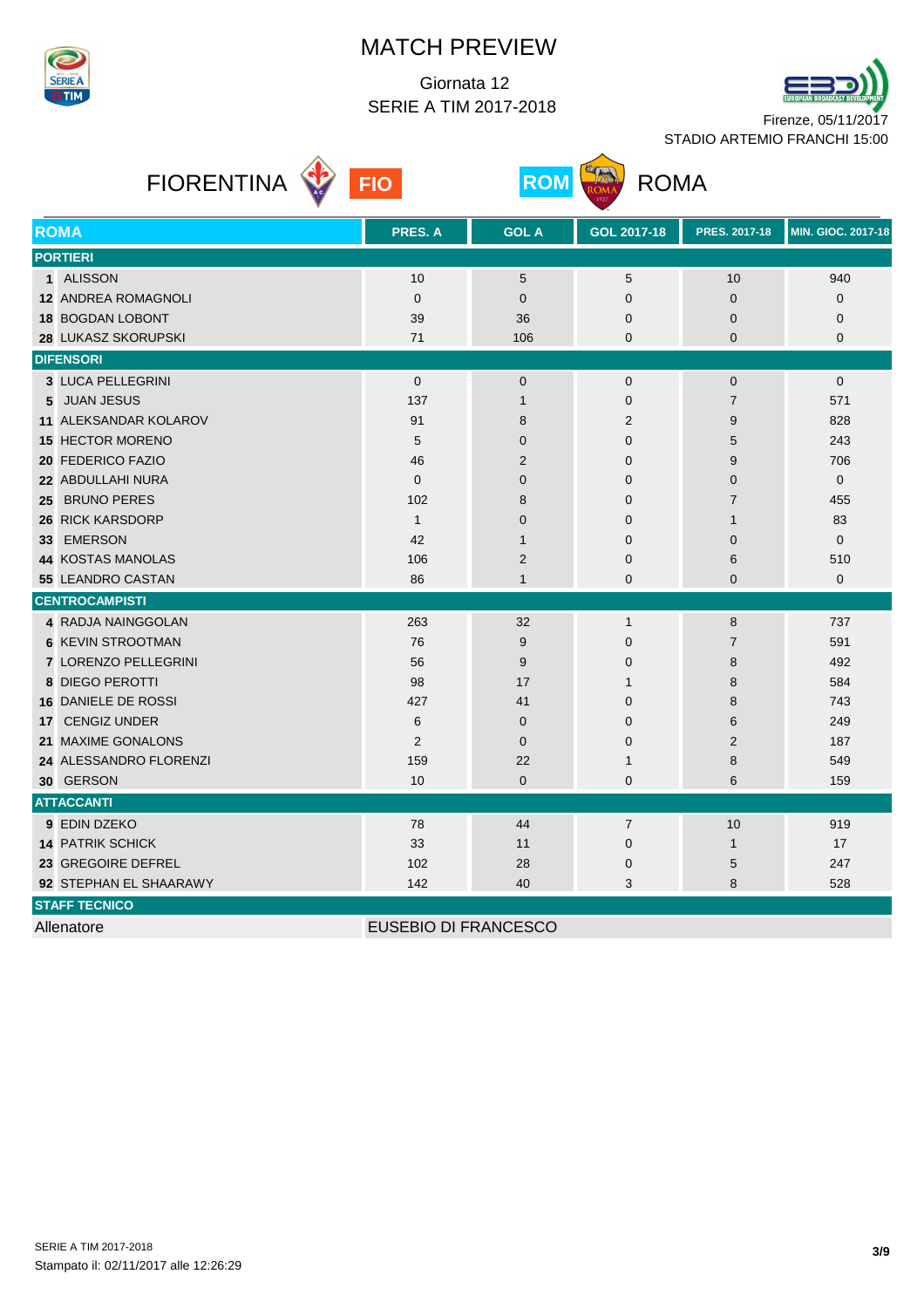

 Giornata 12 SERIE A TIM 2017-2018









#### RENDIMENTO RECENTE

| <b>FIORENTINA</b>      |                                                                         |                                                                        | <b>FIO</b>  |
|------------------------|-------------------------------------------------------------------------|------------------------------------------------------------------------|-------------|
| 11^ GIORNATA           | <b>CROTONE</b>                                                          | <b>FIORENTINA</b>                                                      |             |
| 29/10/2017             | 17'(1°T) A. BUDIMIR, 18'(1°T) M. TROTTA                                 | 44'(1°T) M. BENASSI                                                    | $2 - 1$     |
| 10^ GIORNATA           | <b>FIORENTINA</b>                                                       | <b>TORINO</b>                                                          |             |
| 25/10/2017             | 29'(1°T) M. BENASSI, 21'(2°T) G. SIMEONE, 30'(2°T) K.<br><b>BABACAR</b> |                                                                        | $3-0$       |
| 9^ GIORNATA            | <b>BENEVENTO</b>                                                        | <b>FIORENTINA</b>                                                      |             |
| 22/10/2017             |                                                                         | 18'(1°T) M. BENASSI, 2'(2°T) K. BABACAR, 21'(2°T) C.<br><b>THEREAU</b> | $0 - 3$     |
| 8^ GIORNATA            | <b>FIORENTINA</b>                                                       | <b>UDINESE</b>                                                         | $2 - 1$     |
| 15/10/2017             | 28'(1°T) C. THEREAU, 12'(2°T) C. THEREAU                                | 27'(2°T) SAMIR                                                         |             |
| 7^ GIORNATA            | <b>CHIEVOVERONA</b>                                                     | <b>FIORENTINA</b>                                                      | $2 - 1$     |
| 01/10/2017             | 25'(1°T) L. CASTRO, 1'(2°T) L. CASTRO                                   | 6'(1°T) G. SIMEONE                                                     |             |
| <b>ROMA</b>            |                                                                         |                                                                        | <b>ROM</b>  |
| 11^ GIORNATA           | <b>ROMA</b>                                                             | <b>BOLOGNA</b>                                                         |             |
| 28/10/2017             | 33'(1°T) EL SHAARAWY                                                    |                                                                        | $1-0$       |
| 10^ GIORNATA           | <b>ROMA</b>                                                             | <b>CROTONE</b>                                                         | $1-0$       |
| 25/10/2017             | 10'(1°T) D. PEROTTI                                                     |                                                                        |             |
| 9^ GIORNATA            | <b>TORINO</b>                                                           | <b>ROMA</b>                                                            | $0 - 1$     |
| 22/10/2017             |                                                                         | 24'(2°T) A. KOLAROV                                                    |             |
| 8^ GIORNATA            | <b>ROMA</b>                                                             | <b>NAPOLI</b>                                                          | $0 - 1$     |
| 14/10/2017             |                                                                         | 20'(1°T) L. INSIGNE                                                    |             |
| 7^ GIORNATA            | <b>MILAN</b>                                                            | <b>ROMA</b>                                                            | $0 - 2$     |
| 01/10/2017             |                                                                         | 27'(2°T) E. DZEKO, 32'(2°T) A. FLORENZI                                |             |
|                        | <b>CONFRONTO SQUADRE (Valori medi)</b>                                  | <b>FIORENTINA</b>                                                      | <b>ROMA</b> |
| Goal fatti             |                                                                         | 1.73                                                                   | 1.7         |
| Goal subiti            |                                                                         | 1.18                                                                   | 0.5         |
| Tiri totali            |                                                                         | 12.64                                                                  | 12.2        |
| Tiri in porta          |                                                                         | 6.36                                                                   | 6.4         |
| Occasioni da goal      |                                                                         | 8.64                                                                   | 10.8        |
| Assist vincenti/totali |                                                                         | 0.91/3.55                                                              | 0.9/3.8     |
|                        |                                                                         |                                                                        |             |

Azioni di attacco **29.36 36.2** Attacco a sinistra **8.73 10.4** Attacco al centro **10.64 15.1** Attacco a destra **10 10.7** Baricentro **52.58m 54.07m**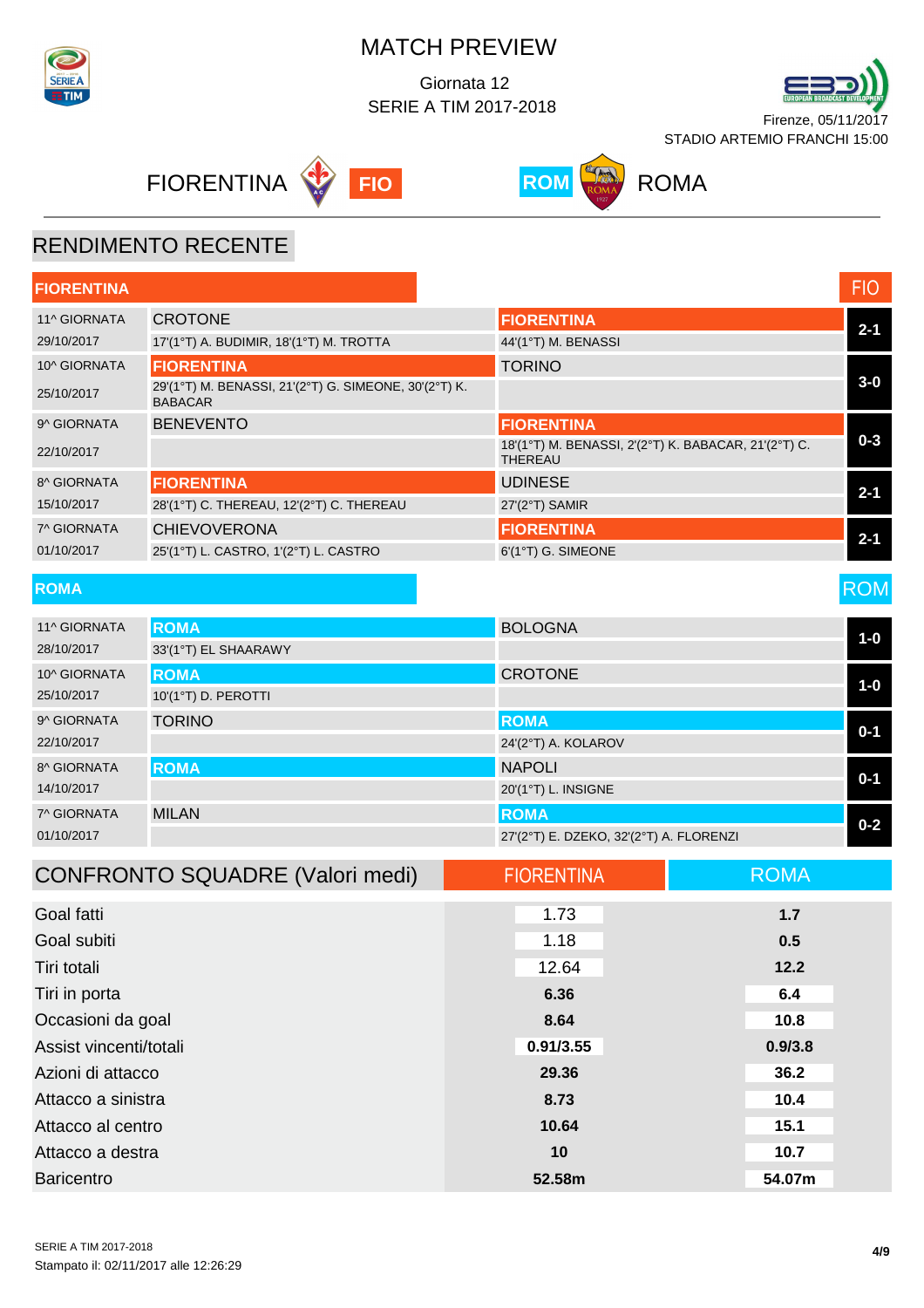

 Giornata 12 SERIE A TIM 2017-2018



**FIORENTINA FIO FIO ROM** ROMA





# RENDIMENTO ATLETICO \*

| <b>FIORENTINA</b>              | Media (km) | <b>Media</b><br>Sprint (Km) | <b>ROMA</b>                  | Media (km) | <b>Media</b><br>Sprint (Km) |
|--------------------------------|------------|-----------------------------|------------------------------|------------|-----------------------------|
| <b>5 MILAN BADELJ</b>          | 11.582     | 0.598                       | 21 MAXIME GONALONS           | 11.623     | 0.748                       |
| <b>17 JORDAN VERETOUT</b>      | 11.035     | 0.807                       | <b>16 DANIELE DE ROSSI</b>   | 11.487     | 0.633                       |
| <b>9 GIOVANNI SIMEONE</b>      | 10.55      | 0.98                        | <b>6 KEVIN STROOTMAN</b>     | 11.015     | 0.898                       |
| <b>3 CRISTIANO BIRAGHI</b>     | 10.453     | 0.835                       | <b>11 ALEKSANDAR KOLAROV</b> | 10.363     | 1.007                       |
| 20 GERMAN PEZZELLA             | 10.44      | 0.51                        | <b>4 RADJA NAINGGOLAN</b>    | 10.285     | 0.927                       |
| <b>6 CARLOS SANCHEZ</b>        | 10.031     | 0.677                       | 5 JUAN JESUS                 | 10.152     | 0.738                       |
| 24 MARCO BENASSI               | 9.987      | 0.668                       | 20 FEDERICO FAZIO            | 9.863      | 0.63                        |
| 25 FEDERICO CHIESA             | 9.972      | 1.007                       | <b>8 DIEGO PEROTTI</b>       | 9.859      | 0.966                       |
| <b>13 DAVIDE ASTORI</b>        | 9.964      | 0.528                       | 9 EDIN DZEKO                 | 9.747      | 0.758                       |
| <b>76 BRUNO GASPAR</b>         | 9.457      | $\mathbf{1}$                | <b>7 LORENZO PELLEGRINI</b>  | 9.416      | 0.849                       |
| <b>77 CYRIL THEREAU</b>        | 9.243      | 0.962                       | 24 ALESSANDRO FLORENZI       | 9.358      | 0.864                       |
| <b>2 VINCENT LAURINI</b>       | 9.228      | 0.614                       | 25 BRUNO PERES               | 8.937      | 0.848                       |
| 28 GIL DIAS                    | 8.39       | 1.013                       | <b>26 RICK KARSDORP</b>      | 8.788      | 0.848                       |
| <b>15 MAXIMILIANO OLIVERA</b>  | 8.206      | 0.79                        | <b>44 KOSTAS MANOLAS</b>     | 8.687      | 0.517                       |
| 10 VALENTIN EYSSERIC           | 7.621      | 0.635                       | 92 STEPHAN EL SHAARAWY       | 8.538      | 0.921                       |
| 31 VITOR HUGO                  | 7.557      | 0.638                       | <b>15 HECTOR MORENO</b>      | 8.432      | 0.487                       |
| <b>8 RICCARDO SAPONARA</b>     | 4.549      | 0.317                       | 23 GREGOIRE DEFREL           | 6.929      | 0.793                       |
| <b>30 KHOUMA BABACAR</b>       | 3.58       | 0.385                       | 17 CENGIZ UNDER              | 6.049      | 0.574                       |
| <b>19 SEBASTIAN CRISTOFORO</b> | 3.378      | 0.232                       | 30 GERSON                    | 5.357      | 0.424                       |
| 27 SIMONE LO FASO              | 3.17       | 0.311                       | <b>14 PATRIK SCHICK</b>      | 2.309      | 0.287                       |
| <b>7 RAFIK ZEKHNINI</b>        | 1.464      | 0.273                       |                              |            |                             |

\* Le informazioni riportate sul Rendimento Atletico sono da intendersi riferite al periodo di permanenza nella squadra corrente.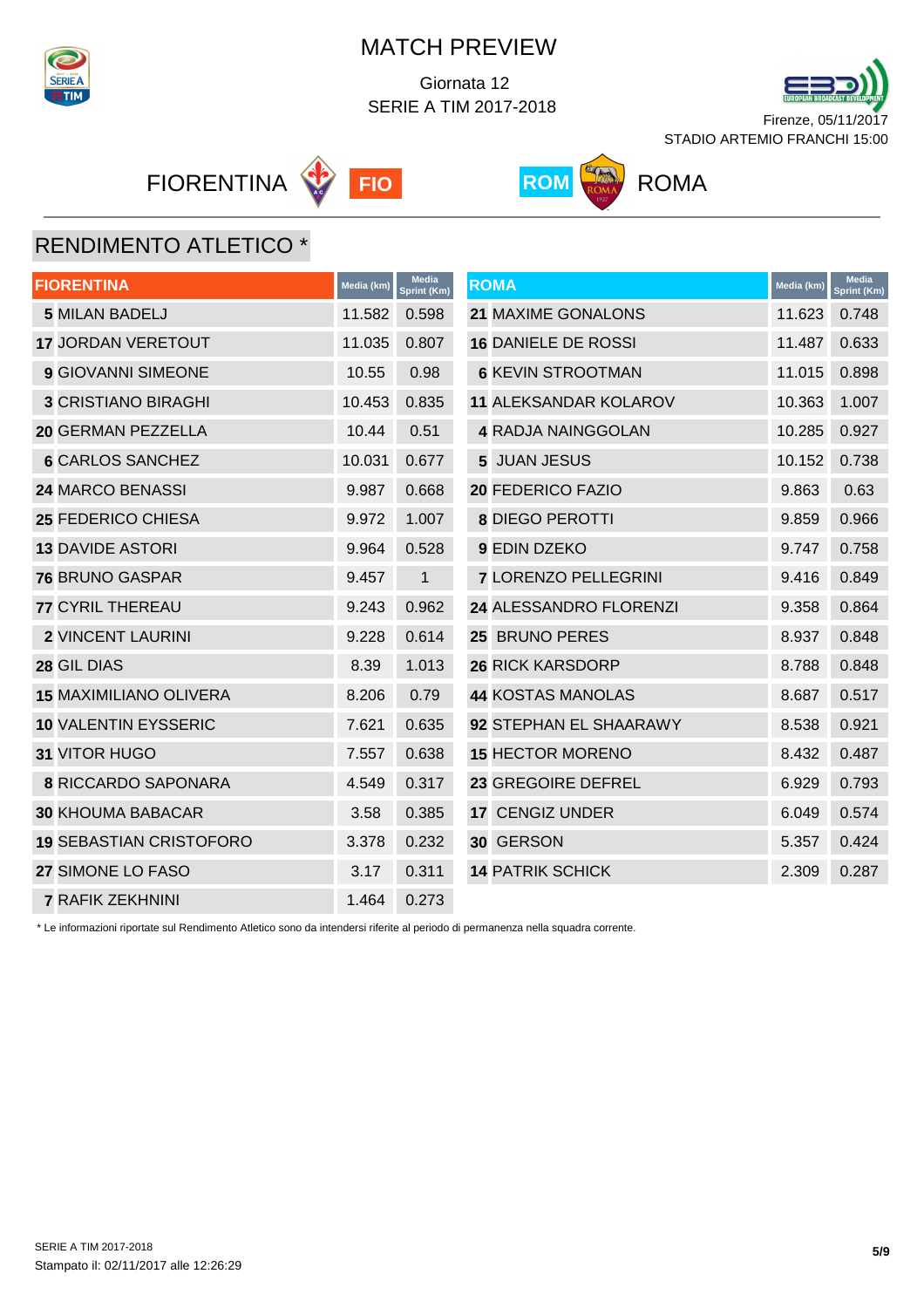

 Giornata 12 SERIE A TIM 2017-2018









## GLI INCONTRI DELLA 12^ GIORNATA

| <b>BOLOGNA</b>      | <b>CROTONE</b>       | 04/11/2017 18:00 |
|---------------------|----------------------|------------------|
| <b>GENOA</b>        | <b>SAMPDORIA</b>     | 04/11/2017 20:45 |
| <b>INTER</b>        | <b>TORINO</b>        | 05/11/2017 12:30 |
| <b>CAGLIARI</b>     | <b>HELLAS VERONA</b> | 05/11/2017 15:00 |
| <b>CHIEVOVERONA</b> | <b>NAPOLI</b>        | 05/11/2017 15:00 |
| <b>FIORENTINA</b>   | <b>ROMA</b>          | 05/11/2017 15:00 |
| <b>JUVENTUS</b>     | <b>BENEVENTO</b>     | 05/11/2017 15:00 |
| <b>LAZIO</b>        | <b>UDINESE</b>       | 05/11/2017 15:00 |
| <b>ATALANTA</b>     | <b>SPAL</b>          | 05/11/2017 18:00 |
| <b>SASSUOLO</b>     | <b>MILAN</b>         | 05/11/2017 20:45 |

## CLASSIFICA SERIE A

|                      | PTI         | <b>GIOC</b> | <b>VINTE</b>     | <b>NULLE</b>   | <b>PERSE</b>   | <b>GF</b>      | <b>GS</b>       | <b>MEDIA ING</b> |
|----------------------|-------------|-------------|------------------|----------------|----------------|----------------|-----------------|------------------|
| <b>NAPOLI</b>        | 31          | 11          | 10               | 1              | 0              | 32             | 8               | 10               |
| <b>INTER</b>         | 29          | 11          | $\boldsymbol{9}$ | $\overline{2}$ | $\pmb{0}$      | 22             | 8               | $\bf 8$          |
| <b>JUVENTUS</b>      | 28          | 11          | 9                | $\mathbf{1}$   | $\mathbf{1}$   | 33             | 10              | 5                |
| <b>LAZIO</b>         | 28          | 11          | 9                | $\mathbf{1}$   | $\mathbf{1}$   | 31             | 12              | $\overline{7}$   |
| <b>ROMA</b>          | 24          | 10          | $\bf 8$          | $\bf{0}$       | $\overline{2}$ | 17             | $5\phantom{.0}$ | $\overline{2}$   |
| <b>SAMPDORIA</b>     | 20          | 10          | 6                | $\overline{2}$ | $\mathbf 2$    | 22             | 13              | $\pmb{0}$        |
| <b>FIORENTINA</b>    | 16          | 11          | $\overline{5}$   | 1              | $\overline{5}$ | 19             | 13              | $-5$             |
| <b>MILAN</b>         | 16          | 11          | 5                | $\mathbf{1}$   | 5              | 16             | 16              | $-7$             |
| <b>TORINO</b>        | 16          | 11          | 4                | $\overline{4}$ | 3              | 16             | 18              | $-5$             |
| <b>ATALANTA</b>      | 15          | 11          | $\overline{4}$   | 3              | $\overline{4}$ | 18             | 15              | $-8$             |
| <b>CHIEVOVERONA</b>  | 15          | 11          | $\overline{4}$   | 3              | $\overline{4}$ | 14             | 19              | $-6$             |
| <b>BOLOGNA</b>       | 14          | 11          | $\overline{4}$   | $\overline{2}$ | 5              | 9              | 12              | $-7$             |
| <b>UDINESE</b>       | 12          | 11          | $\overline{4}$   | $\pmb{0}$      | $\overline{7}$ | 18             | 22              | $-11$            |
| <b>CAGLIARI</b>      | 9           | 11          | $\mathbf{3}$     | $\pmb{0}$      | 8              | 9              | 20              | $-12$            |
| <b>CROTONE</b>       | 9           | 11          | $\overline{2}$   | 3              | 6              | 8              | 21              | $-14$            |
| <b>SPAL</b>          | $\bf 8$     | 11          | $\overline{2}$   | $\overline{2}$ | 7              | 9              | 19              | $-15$            |
| SASSUOLO             | 8           | 11          | $\overline{2}$   | $\overline{2}$ | $\overline{7}$ | 6              | 19              | $-13$            |
| <b>GENOA</b>         | 6           | 11          | $\mathbf{1}$     | 3              | $\overline{7}$ | 10             | 17              | $-15$            |
| <b>HELLAS VERONA</b> | 6           | 11          | $\mathbf{1}$     | $\mathfrak{S}$ | $\overline{7}$ | $\overline{7}$ | 24              | $-17$            |
| <b>BENEVENTO</b>     | $\mathbf 0$ | 11          | $\pmb{0}$        | $\mathbf 0$    | 11             | 4              | 29              | $-23$            |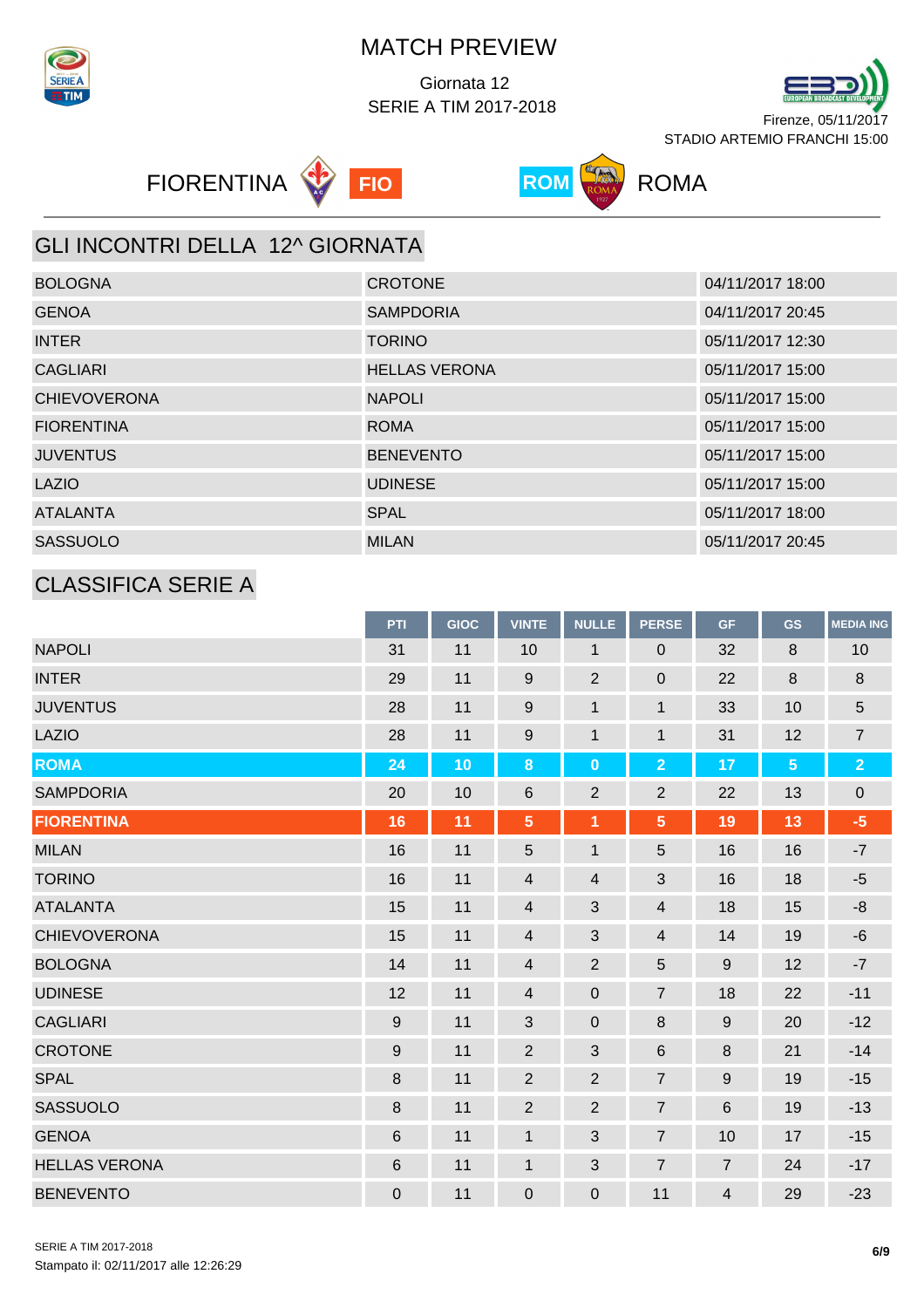

 Giornata 12 SERIE A TIM 2017-2018









CLASSIFICA GIOCATORI

| <b>RANKING MARCATORI</b> | Gol(Rigore)         |
|--------------------------|---------------------|
| 1 C. IMMOBILE            | 14(5)<br>LAZ        |
| 2 P. DYBALA              | 11(1)<br>JUV        |
| 2 M. ICARDI              | 11(4)<br><b>INT</b> |
| 4 D. MERTENS             | NAP<br>10(3)        |
| 5 E. DZEKO               | <b>ROM</b><br>7(0)  |
| 6 F. QUAGLIARELLA        | SAM<br>6(2)         |
| <b>6 C. THEREAU</b>      | 6(3)<br><b>FIO</b>  |
| 8 G. HIGUAIN             | 6(0)<br>JUV         |
| 9 J. CALLEJON            | <b>NAP</b><br>5(0)  |
| 10 D. ZAPATA             | <b>SAM</b>          |

## CLASSIFICA SQUADRE

|              | <b>RANKING SQUADRE</b>  | Gol - Media Gol |    |      |
|--------------|-------------------------|-----------------|----|------|
| 1            | <b>JUVENTUS</b>         | JUV             | 33 | 3    |
| $\mathbf{c}$ | <b>NAPOLI</b>           | <b>NAP</b>      | 32 | 2.91 |
| 3            | <b>LAZIO</b>            | LAZ             | 31 | 2.82 |
| 4            | <b>INTER</b>            | <b>INT</b>      | 22 | 2    |
| 4            | <b>SAMPDORIA</b>        | <b>SAM</b>      | 22 | 2.2  |
| 6            | <b>FIORENTINA</b>       | <b>FIO</b>      | 19 | 1.73 |
|              | <b>ATALANTA</b>         | <b>ATA</b>      | 18 | 1.64 |
| 7            | <b>UDINESE</b>          | <b>UDI</b>      | 18 | 1.64 |
| $\mathbf{Q}$ | <b>ROMA</b>             | <b>ROM</b>      | 17 | 1.7  |
|              | 10 MILAN                | MIL             | 16 | 1.45 |
|              | 10 TORINO               | <b>TOR</b>      | 16 | 1.45 |
|              | <b>12 CHIEVOVERONA</b>  | <b>CHI</b>      | 14 | 1.27 |
|              | 13 GENOA                | <b>GEN</b>      | 10 | 0.91 |
|              | 14 BOLOGNA              | <b>BOL</b>      | 9  | 0.82 |
|              | <b>14 CAGLIARI</b>      | CAG             | 9  | 0.82 |
|              | 14 SPAL                 | <b>SPA</b>      | 9  | 0.82 |
|              | <b>17 CROTONE</b>       | <b>CRO</b>      | 8  | 0.73 |
|              | <b>18 HELLAS VERONA</b> | VER             | 7  | 0.64 |
|              | 19 SASSUOLO             | <b>SAS</b>      | 6  | 0.55 |
|              | <b>20 BENEVENTO</b>     | <b>BEN</b>      | 4  | 0.36 |

|             | RANKING SQUADRE         | <u> Tot Tiri - In Porta - Fuori</u> |     |         |    |
|-------------|-------------------------|-------------------------------------|-----|---------|----|
| 1           | <b>NAPOLI</b>           | <b>NAP</b>                          |     | 177 109 | 68 |
| $\mathbf 2$ | <b>INTER</b>            | <b>INT</b>                          | 145 | 90      | 55 |
| 3           | <b>MILAN</b>            | <b>MIL</b>                          | 143 | 76      | 67 |
| 4           | <b>FIORENTINA</b>       | <b>FIO</b>                          | 139 | 70      | 69 |
| 5           | <b>ATALANTA</b>         | ATA                                 | 133 | 79      | 54 |
| 5           | <b>JUVENTUS</b>         | <b>JUV</b>                          | 133 | 89      | 44 |
| 7           | <b>LAZIO</b>            | LAZ                                 | 132 | 77      | 55 |
| 8           | <b>CHIEVOVERONA</b>     | <b>CHI</b>                          | 123 | 60      | 63 |
| 9           | <b>ROMA</b>             | <b>ROM</b>                          | 122 | 64      | 58 |
|             | 10 TORINO               | <b>TOR</b>                          | 118 | 68      | 50 |
|             | 11 BENEVENTO            | <b>BEN</b>                          | 110 | 52      | 58 |
|             | 11 SASSUOLO             | <b>SAS</b>                          | 110 | 55      | 55 |
|             | 13 UDINESE              | <b>UDI</b>                          | 109 | 58      | 51 |
|             | 14 GENOA                | <b>GEN</b>                          | 107 | 55      | 52 |
|             | <b>14 SAMPDORIA</b>     | <b>SAM</b>                          | 107 | 62      | 45 |
|             | <b>16 CAGLIARI</b>      | CAG                                 | 99  | 54      | 45 |
|             | <b>16 CROTONE</b>       | CRO                                 | 99  | 49      | 50 |
|             | <b>18 HELLAS VERONA</b> | <b>VER</b>                          | 95  | 42      | 53 |
|             | 19 BOLOGNA              | <b>BOL</b>                          | 88  | 45      | 43 |
|             | 20 SPAL                 | <b>SPA</b>                          | 79  | 43      | 36 |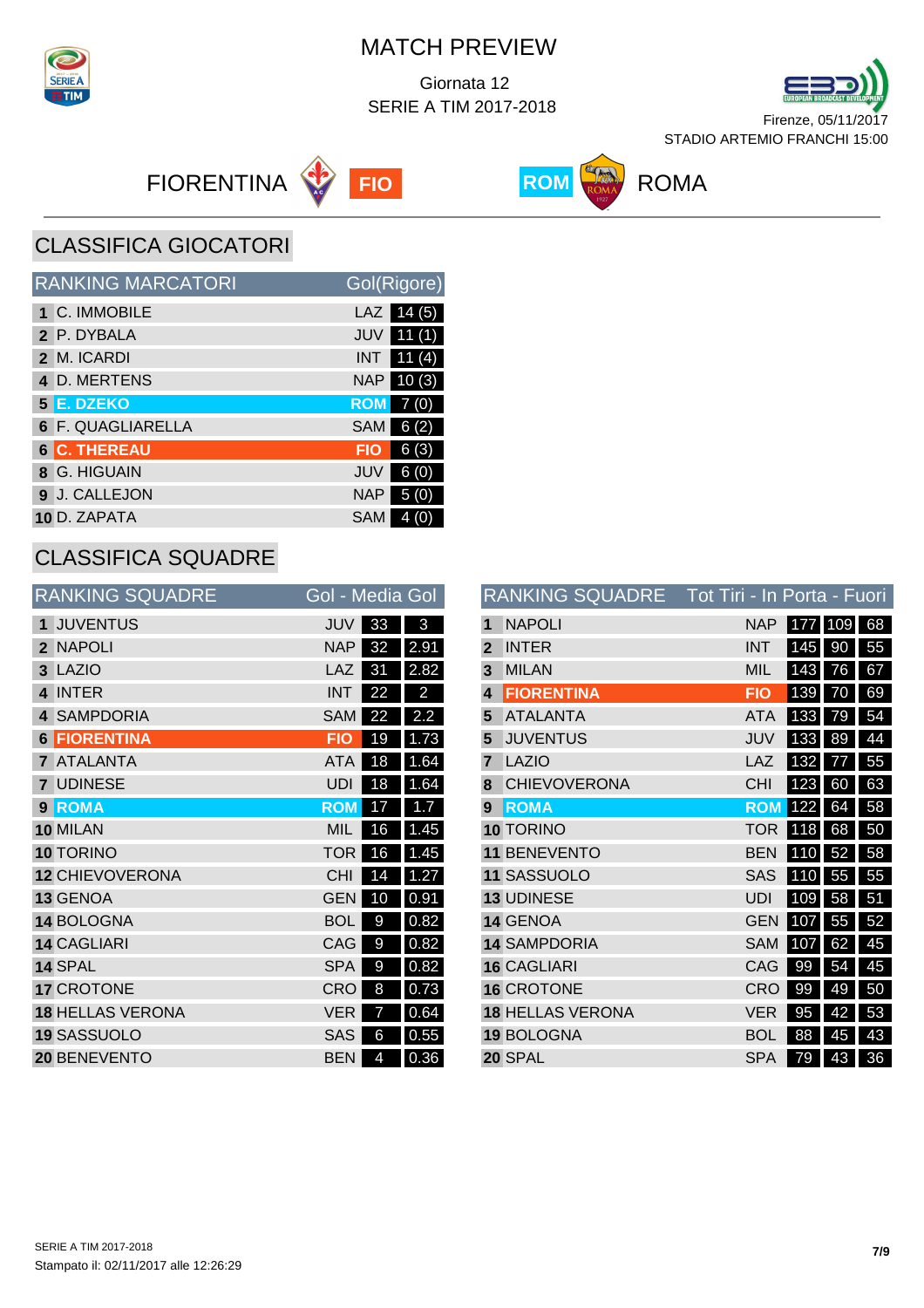

 Giornata 12 SERIE A TIM 2017-2018







|                | <b>RANKING SQUADRE</b> | <b>Tot Assist - Vincenti</b> |    |                         |
|----------------|------------------------|------------------------------|----|-------------------------|
| 1              | <b>NAPOLI</b>          | <b>NAP</b>                   | 52 | 15                      |
| $\overline{2}$ | <b>INTER</b>           | <b>INT</b>                   | 48 | 13                      |
|                | 3 JUVENTUS             | JUV                          | 44 | 18                      |
|                | <b>4 FIORENTINA</b>    | <b>FIO</b>                   | 39 | 10                      |
|                | <b>5 ROMA</b>          | <b>ROM</b>                   | 38 | 9                       |
|                | <b>6 ATALANTA</b>      | <b>ATA</b>                   | 37 | 11                      |
|                | 7 LAZIO                | LAZ                          | 35 | 16                      |
|                | 7 MILAN                | <b>MIL</b>                   | 35 | 8                       |
|                | 9 GENOA                | <b>GEN</b>                   | 31 | 5                       |
|                | 10 CHIEVOVERONA        | <b>CHI</b>                   | 30 | 7                       |
|                | <b>11 TORINO</b>       | <b>TOR</b>                   | 29 | 6                       |
|                | 12 SASSUOLO            | <b>SAS</b>                   | 28 | 2                       |
|                | <b>13 SAMPDORIA</b>    | <b>SAM</b>                   | 27 | 12                      |
|                | <b>14 CROTONE</b>      | <b>CRO</b>                   | 26 | 5                       |
|                | <b>15 BENEVENTO</b>    | <b>BEN</b>                   | 25 | $\overline{a}$          |
|                | 16 UDINESE             | <b>UDI</b>                   | 24 | 5                       |
|                | <b>17 CAGLIARI</b>     | CAG                          | 22 | 4                       |
|                | 18 BOLOGNA             | <b>BOL</b>                   | 21 | 4                       |
|                | 18 SPAL                | <b>SPA</b>                   | 21 | 3                       |
|                | 20 HELLAS VERONA       | <b>VER</b>                   | 15 | 1                       |
|                |                        |                              |    |                         |
|                | <b>RANKING SQUADRE</b> | Tot. Parate - Media          |    |                         |
| 1              | <b>BENEVENTO</b>       | <b>BEN</b>                   | 55 | 5                       |
|                | 2 GENOA                | <b>GEN</b>                   | 51 | 4.64                    |
|                | 2 LAZIO                | LAZ                          | 51 | 4.64                    |
|                | 4 SPAL                 | <b>SPA</b>                   | 50 | 4.55                    |
| 5              | <b>HELLAS VERONA</b>   | <b>VER</b>                   | 50 | 4.55                    |
|                | <b>6 SAMPDORIA</b>     | <b>SAM</b>                   | 47 | 4.7                     |
| 7              | <b>CAGLIARI</b>        | CAG                          | 45 | 4.09                    |
| 8              | <b>TORINO</b>          | <b>TOR</b>                   | 44 | 4                       |
|                | 9 SASSUOLO             | <b>SAS</b>                   | 41 | 3.73                    |
|                | 10 CROTONE             | <b>CRO</b>                   | 41 | 3.73                    |
|                | 11 BOLOGNA             | <b>BOL</b>                   | 36 | 3.27                    |
|                | <b>12 ROMA</b>         | <b>ROM</b>                   | 34 | 3.4                     |
|                | <b>13 CHIEVOVERONA</b> | <b>CHI</b>                   | 31 | 2.82                    |
|                | 14 INTER               | <b>INT</b>                   | 30 | 2.73                    |
|                | <b>15 ATALANTA</b>     | <b>ATA</b>                   | 30 | 2.73                    |
|                | <b>16 FIORENTINA</b>   | <b>FIO</b>                   | 29 | 2.64                    |
|                | 17 UDINESE             | <b>UDI</b>                   | 29 | 2.64                    |
|                | 18 MILAN               | <b>MIL</b>                   | 25 | 2.27                    |
|                | <b>19 JUVENTUS</b>     | <b>JUV</b>                   | 22 | $\overline{\mathbf{c}}$ |



|              | <b>RANKING SQUADRE</b>          | Cross Utili - Sbagliati |                    |                    |
|--------------|---------------------------------|-------------------------|--------------------|--------------------|
| $\mathbf 1$  | <b>CHIEVOVERONA</b>             | <b>CHI</b>              | 103                | 63                 |
| $\mathbf{2}$ | <b>INTER</b>                    | <b>INT</b>              | 81                 | 92                 |
|              | 2 MILAN                         | <b>MIL</b>              | 81                 | 79                 |
|              | 4 BENEVENTO                     | <b>BEN</b>              | 80                 | 53                 |
|              | 5 ATALANTA                      | <b>ATA</b>              | 79                 | 59                 |
|              | 6 SPAL                          | <b>SPA</b>              | 78                 | 65                 |
|              | 7 LAZIO                         | <b>LAZ</b>              | 77                 | 58                 |
|              | 7 SASSUOLO                      | SAS                     | 77                 | 50                 |
|              | 9 ROMA                          | <b>ROM</b>              | 75                 | $\overline{77}$    |
|              | 10 UDINESE                      | <b>UDI</b>              | 74                 | 73                 |
|              | <b>11 FIORENTINA</b>            | <b>FIO</b>              | 72                 | 67                 |
|              | 12 GENOA                        | <b>GEN</b>              | 71                 | 72                 |
|              | <b>13 CAGLIARI</b>              | CAG                     | 67                 | 63                 |
|              | <b>14 HELLAS VERONA</b>         | <b>VER</b>              | 63                 | 60                 |
|              | <b>14 NAPOLI</b>                | <b>NAP</b>              | 63                 | 66                 |
|              | <b>16 TORINO</b>                | <b>TOR</b>              | 58                 | 40                 |
|              | <b>17 JUVENTUS</b>              | JUV                     | 57                 | 58                 |
|              | <b>18 SAMPDORIA</b>             | <b>SAM</b>              | 54                 | 65                 |
|              | 19 BOLOGNA                      | <b>BOL</b>              | 46                 | 52                 |
|              | <b>19 CROTONE</b>               | CRO                     | 46                 | 30                 |
|              |                                 |                         |                    |                    |
|              | <b>RANKING SQUADRE</b>          |                         | Media Km           |                    |
|              | 1 <b>FIORENTINA</b>             | <b>FIO</b>              |                    | 111.072            |
|              | 2 ATALANTA                      | <b>ATA</b>              |                    | 110.79             |
|              | 3 LAZIO                         | <b>LAZ</b>              |                    | 110.472            |
| 4            | <b>INTER</b>                    | <b>INT</b>              |                    | 110.331            |
| 5            | <b>BOLOGNA</b>                  | <b>BOL</b>              |                    | 110.125            |
|              | <b>6 CAGLIARI</b>               | CAG                     |                    | 109.917            |
|              | <b>7 CHIEVOVERONA</b>           | CHI                     |                    | 109.693            |
|              | 8 UDINESE                       | UDI                     |                    | 109.368            |
|              | 9 NAPOLI                        | NAP                     |                    | 109.342            |
|              | <b>10 HELLAS VERONA</b>         | <b>VER</b>              |                    | 108.186            |
|              | <b>11 BENEVENTO</b>             | <b>BEN</b>              |                    | 107.484            |
|              | <b>12 JUVENTUS</b>              | JUV                     |                    | 107.051            |
|              | 13 SPAL                         | SPA                     |                    | 107.037            |
|              | 14 SASSUOLO                     | SAS                     |                    | 106.952            |
|              | 15 GENOA                        | <b>GEN</b>              |                    | 106.725            |
|              | <b>16 ROMA</b>                  |                         | <b>ROM</b> 106.481 |                    |
|              | <b>17 CROTONE</b>               | CRO                     |                    | 105.426            |
|              | 18 MILAN<br><b>19 SAMPDORIA</b> | MIL <sup>1</sup><br>SAM |                    | 105.213<br>105.101 |